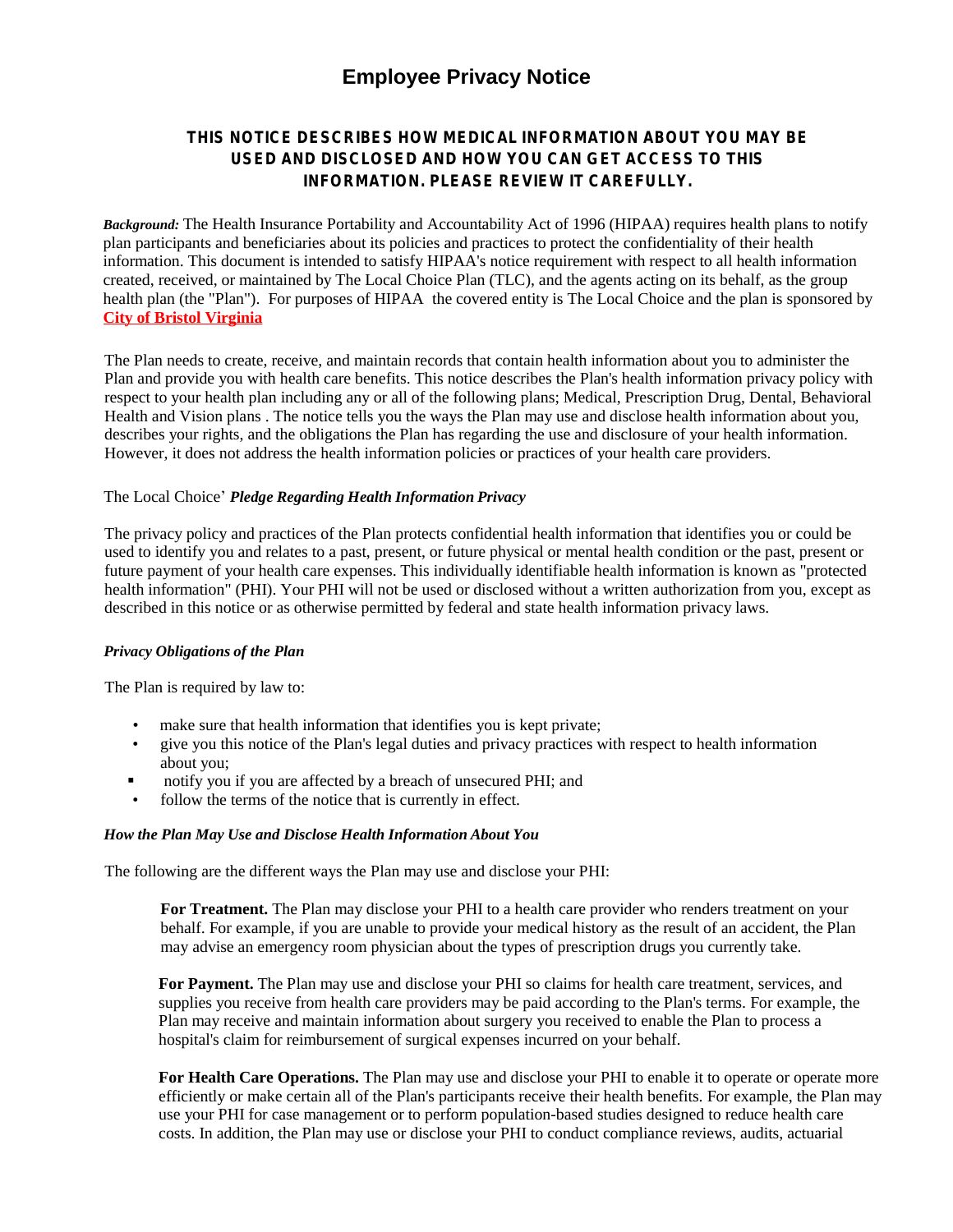studies, and/or for fraud and abuse detection. The Plan may also combine health information about many Plan participants and disclose it to employees working under the Secretaries of Administration and Finance, and members of the General Assembly of Virginia in summary fashion so they can decide what coverages the Plan should provide. The Plan will remove information that identifies you from health information disclosed to these individuals so it may be used without these individuals learning who the specific participants are. The Plan may also use or disclose your PHI for underwriting and premium rating purposes, but the Plan does not use or disclose your PHI that is genetic information for underwriting purposes.

**To The Commonwealth of Virginia.** The Plan may disclose your PHI to designated Department of Human Resource Management personnel so they can carry out their Plan-related administrative functions, including the uses and disclosures described in this notice. Such disclosures will be made only to the Director of the Department of Human Resource Management and/or the Director of the Office of Contracts and Finance. These individuals will protect the privacy of your health information and ensure it is used only as described in this notice or as permitted by law. Unless authorized by you in writing, your health information: (1) may not be disclosed by the Plan to any other Commonwealth employee or department and (2) will not be used by the Commonwealth for any employment-related actions and decisions or in connection with any other employee benefit plan sponsored by the Commonwealth of Virginia.

**To a Business Associate.** Certain services are provided to the Plan by third party administrators known as "business associates." For example, the Plan may input information about your health care treatment into an electronic claims processing system maintained by the Plan's business associate so your claim may be paid. In so doing, the Plan will disclose your PHI to its business associate so it can perform its claims payment function. However, the Plan will require its business associates, through contract, to appropriately safeguard your health information.

**Treatment Alternatives.** The Plan may use and disclose your PHI to tell you about possible treatment options or alternatives that may be of interest to you.

**Health-Related Benefits and Services.** The Plan may use and disclose your PHI to tell you about health-related benefits or services that may be of interest to you.

**Individual Involved in Your Care or Payment of Your Care.** The Plan may use or disclose to your family member, other relative, your close personal friend, or other person you identify, PHI directly relevant to such person's involvement in your health care or payment related to your care. The Plan may use or disclose your PHI to notify a family member, your personal representative, or another person responsible for your care, about your location, condition, or death. In these situations, when you are present and not incapacitated, they will either (1) obtain your agreement; (2) provide you with an opportunity to disagree to the use or disclosure; or (3) using reasonable judgment, infer from the circumstances that you do not object to the disclosure. If you are not present, or you cannot agree or disagree to the use or disclosure due to incapacity or emergency circumstances, the Plan may use professional judgment to determine that the disclosure is in your best interests and disclose PHI relevant to such person's involvement in your care, payment related to your health care, or notification purposes. If you are deceased, the Plan may disclose PHI to such individuals involved in your care or payment for your health care prior to your death the PHI that is relevant the individual's involvement, unless you have previously instructed the Plan otherwise.

**As Required by Law.** The Plan will disclose your PHI when required to do so by federal, state, or local law, including those that require the reporting of certain types of wounds or physical injuries.

### *Special Use and Disclosure Situations*

The Plan may also use or disclose your PHI under the following circumstances:

**Lawsuits and Disputes.** If you become involved in a lawsuit or other legal action, the Plan may disclose your PHI in response to a court or administrative order, a subpoena, warrant, discovery request, or other lawful due process.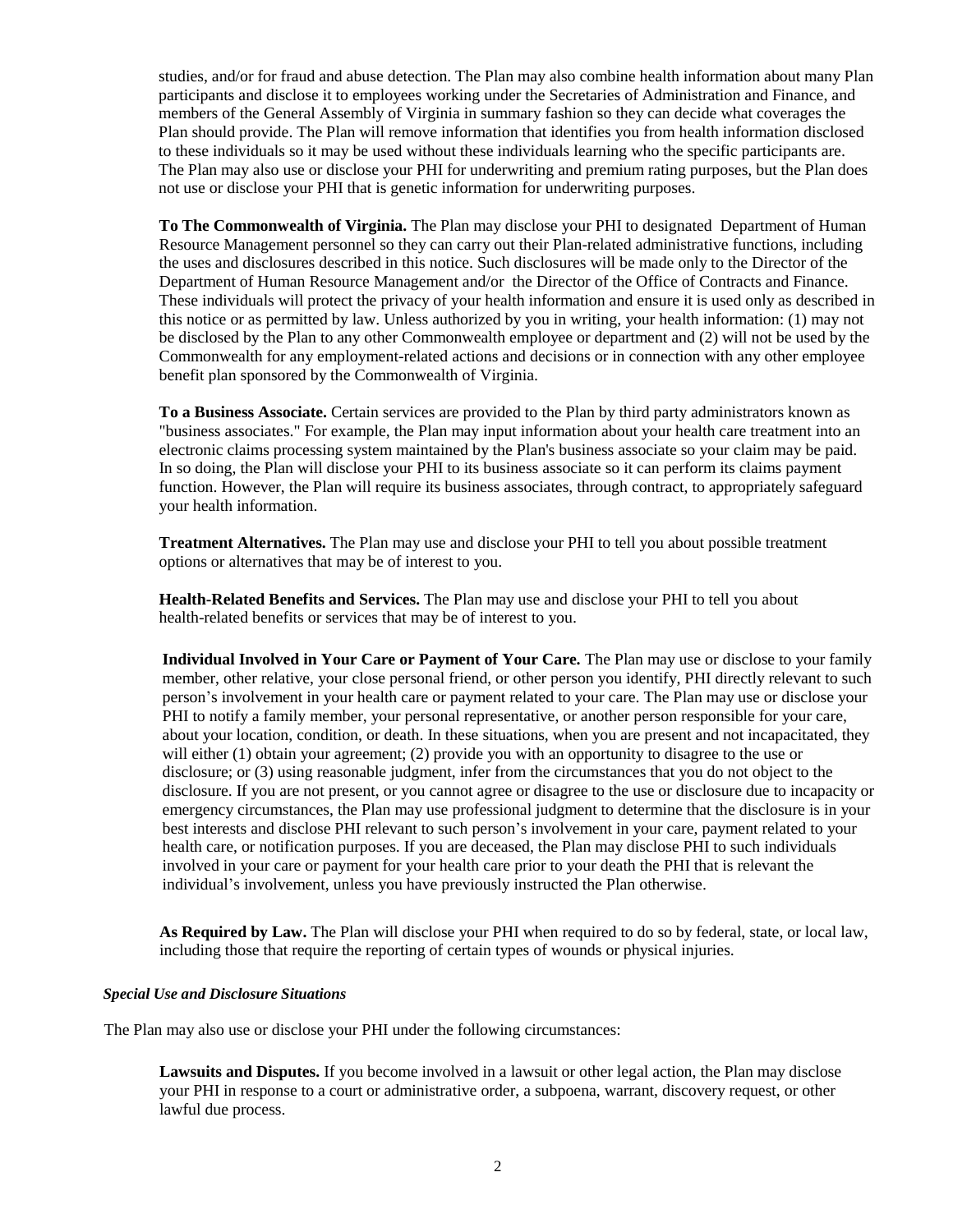**Law Enforcement.** The Plan may release your PHI if asked to do so by a law enforcement official, for example, to identify or locate a suspect, material witness, or missing person or to report a crime, the crime's location or victims, or the identity, description, or location of the person who committed the crime.

**Workers' Compensation.** The Plan may disclose your PHI to the extent authorized by and to the extent necessary to comply with workers' compensation laws or other similar programs.

**Military and Veterans.** If you are or become a member of the U.S. armed forces, the Plan may release medical information about you as deemed necessary by military command authorities.

**To Avert Serious Threat to Health or Safety.** The Plan may use and disclose your PHI when necessary to prevent a serious threat to your health and safety, or the health and safety of the public or another person.

**Public Health Risks.** The Plan may disclose health information about you for public health activities. These activities include preventing or controlling disease, injury or disability; reporting births and deaths; reporting child abuse or neglect; or reporting reactions to medication or problems with medical products or to notify people of recalls of products they have been using.

**Health Oversight Activities.** The Plan may disclose your PHI to a health oversight agency for audits, investigations, inspections, and licensure necessary for the government to monitor the health care system and government programs.

**Research.** Under certain circumstances, the Plan may use and disclose your PHI for medical research purposes.

**National Security, Intelligence Activities, and Protective Services.** The Plan may release your PHI to facilitate specified government functions related to: (1) intelligence, counterintelligence and other national security activities authorized by law; (2) the provision of protective services to the President of the United States, members of the U.S. government or foreign heads of state, or to conduct special investigations; and (3) correctional institutions and other law enforcement custodial situations..

**Organ and Tissue Donation.** If you are an organ donor, the Plan may release medical information to organizations that handle organ procurement or organ, eye, or tissue transplantation or to an organ donation bank to facilitate organ or tissue donation and transplantation.

**Coroners, Medical Examiners, and Funerals Directors.** The Plan may release your PHI to a coroner or medical examiner. This may be necessary, for example, to identify a deceased person or to determine the cause of death. The Plan may also release your PHI to a funeral director, as necessary, to carry out his/her duty.

**Assist Victims of Abuse, Neglect, or Domestic Violence.** The Plan may, under certain circumstances, disclose PHI about you if you are reasonably believed to be a victim of abuse, neglect, or domestic violence to a government authority, including a social service or protective services agency, authorized by law to receive such reports.

**Certain Government-Approved Research Activities.** The Plan may use or disclose PHI about you to research as provided under the Privacy Rule.

### *Breach of Unsecured PHI*

You must be notified in the event of a breach of unsecured PHI that affects you. A "breach" is the acquisition, access, use, or disclosure of PHI in a manner that compromises the security or privacy of the PHI. If you are affected by a breach of unsecured PHI you must receive a notice of the breach as soon as possible and no later than 60 days after the discovery of the breach.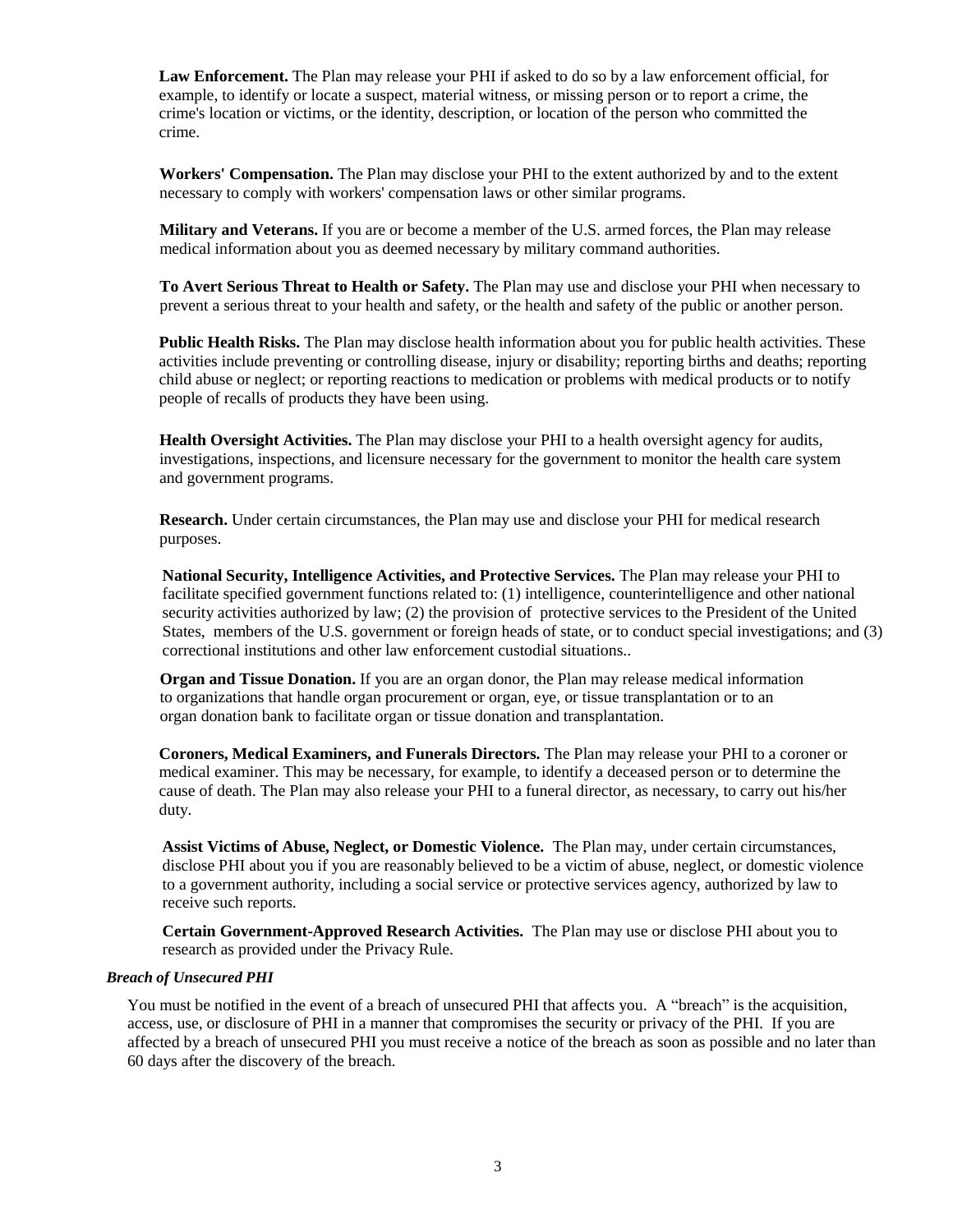#### *Your Rights Regarding Health Information About You*

Your rights regarding the health information the Plan maintains about you are as follows:

**Right to Inspect and Copy.** You have the right to inspect and copy your PHI, including your PHI maintained in an electronic format. This includes information about your plan eligibility, claim and appeal records, and billing records, but does not include psychotherapy notes. If your PHI is available in an electronic format, you may request access electronically.

To inspect and copy health information maintained by the Plan, submit your request in writing to the Privacy Official. The Plan may charge a fee for the cost of copying and/or mailing your request. But, this fee must be limited to the cost of labor involved in responding to your request if you requested access to an electronic health record. In limited circumstances, the Plan may deny your request to inspect and copy your PHI. Generally, if you are denied access to health information, you may request a review of the denial.

**Right to Amend.** If you feel that health information the Plan has about you is incorrect or incomplete, you may ask the Plan to amend it. You have the right to request an amendment for as long as the information is kept by or for the Plan.

To request an amendment, send a detailed request in writing to the Plan Administrator. You must provide the reason(s) to support your request. The Plan may deny your request if you ask the Plan to amend health information that was: accurate and complete, not created by the Plan; not part of the health information kept by or for the Plan; or not information that you would be permitted to inspect and copy.

**Right to An Accounting of Disclosures.** You have the right to request an "accounting of disclosures," including a disclosure involving an electronic health record. This is a list of disclosures of your PHI that the Plan has made to others, except those necessary to carry out health care treatment, payment, or operations (Note: does not apply to electronic health records); disclosures made to you; or in certain other situations.

To request an accounting of disclosures, submit your request in writing to the Privacy Official. Your request must state a time period, which may not be longer than six years prior to the date the accounting was requested (three years in the case of a disclosure involving an electronic health record).

**Right to Request Restrictions.** You have the right to request a restriction on the health information the Plan uses or disclosures about you for treatment, payment, or health care operations. You also have the right to request a limit on the health information the Plan discloses about you to someone who is involved in your care or the payment for your care, like a family member or friend. For example, you could ask that the Plan not use or disclose information about a surgery you had.

To request restrictions, make your request in writing to the Plan Administrator. You must advise us: (1) what information you want to limit; (2) whether you want to limit the Plan's use, disclosure, or both; and (3) to whom you want the limit(s) to apply.

#### Note: *The Plan is not required to agree to your request.*

**Right to Request Confidential Communications.** You have the right to request that the Plan communicate with you about health matters in a certain way or at a certain location. For example, you can ask that the Plan send you explanation of benefits (EOB) forms about your benefit claims to a specified address.

To request confidential communications, make your request in writing to the Plan Administrator. The Plan will make every attempt to accommodate all reasonable requests. Your request must specify how or where you wish to be contacted.

**Disclosure of PHI to a Personal Representative.** You may request that the Plan disclose your PHI to your personal representative. A personal representative is an individual you designate to act on your behalf and make decisions about your health care. If you want the Plan to disclose your PHI to your personal representative, submit a written statement giving the Plan permission to release your PHI to your personal